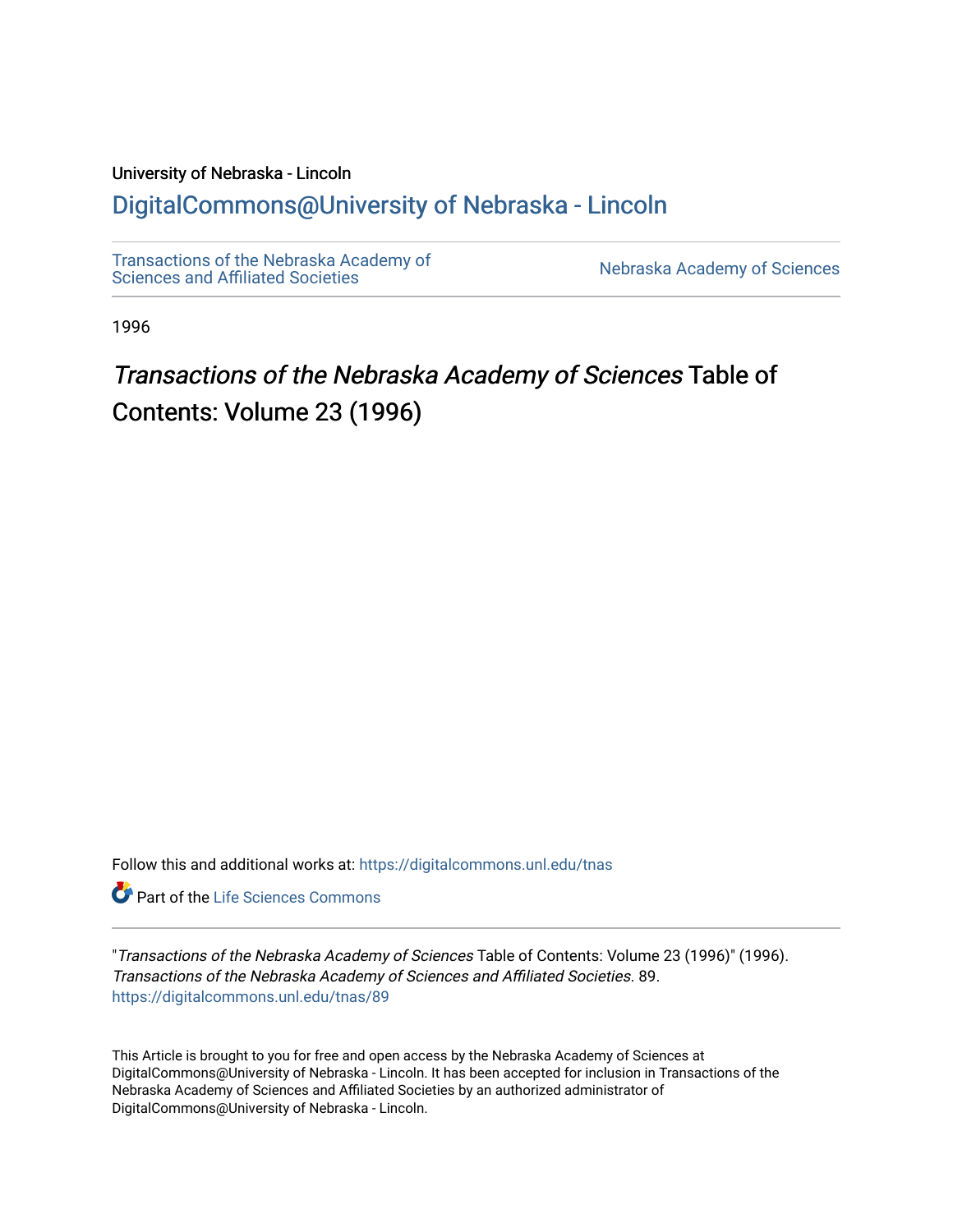## **STATE BOARD OF EDUCATION**

### **AND**

## **STATE BOARD OF VOCATIONAL EDUCATION**

Walter M. Thompson, president Max D. Larsen, vice-president Ally Milder Bobie Nolte Katherine Endacott Terry Loschen Kathy Wilmot Kathleen McCallister

Oakland Lincoln Omaha Murray Pleasant Dale Grand Island Beaver City Omaha

District 3 District 1 District 2 District 4 District 5 District 6 District 7 District 8

## **DEPARTMENT OF EDUCATION**

Douglas D. Christensen, Commissioner of Education 301 Centennial Mall South, Lincoln, Nebraska 68509-4987

### Establishment of the *Transactions of the Nebraska Academy of Sciences*

In 1969, during its eightieth session, the State Legislature of Nebraska passed Legislative Bill 776, which appropriated funds to aid the Nebraska Academy of Sciences in the publication of scientific works submitted by Nebraska scientists. Volumes I and II of the *Transactions* were published under this arrangement, but Volume III was privately financed. Volume IV and succeeding volumes are being published under the auspices of the Nebraska Department of Education with funds authorized by the State Legislature, supported by the last five governors, J. James Exon, Charles Thone, Robert Kerrey, Kay A. Orr, and E. Benjamin Nelson. Volume XI was supported by the Nebraska Department of Education, but the publishing of Volume XI-Special Issue, Symposium *(Man and the Changing Environments in the Great Plains),* August 1983, was made possible by a grant from the Peter Kiewit Charitable Trust, Omaha, Nebraska. The Symposium on 16-18 April 1980 was sponsored by the Center for Great Plains Studies, College of Arts and Sciences, University of Nebraska-Lincoln and the Institute for Tertiary and Quaternary Studies (TER-QUA), a Division of the Nebraska Academy of Sciences.

> Published by THE NEBRASKA ACADEMY OF SCIENCES

Funded by THE NEBRASKA DEPARTMENT OF EDUCATION

Printed by Printing and Duplicating Services University of Nebraska Medical Center, Omaha

# **1996**

The cover design represents the merging of the disciplines of the biological and social sciences with those of the earth and physical sciences.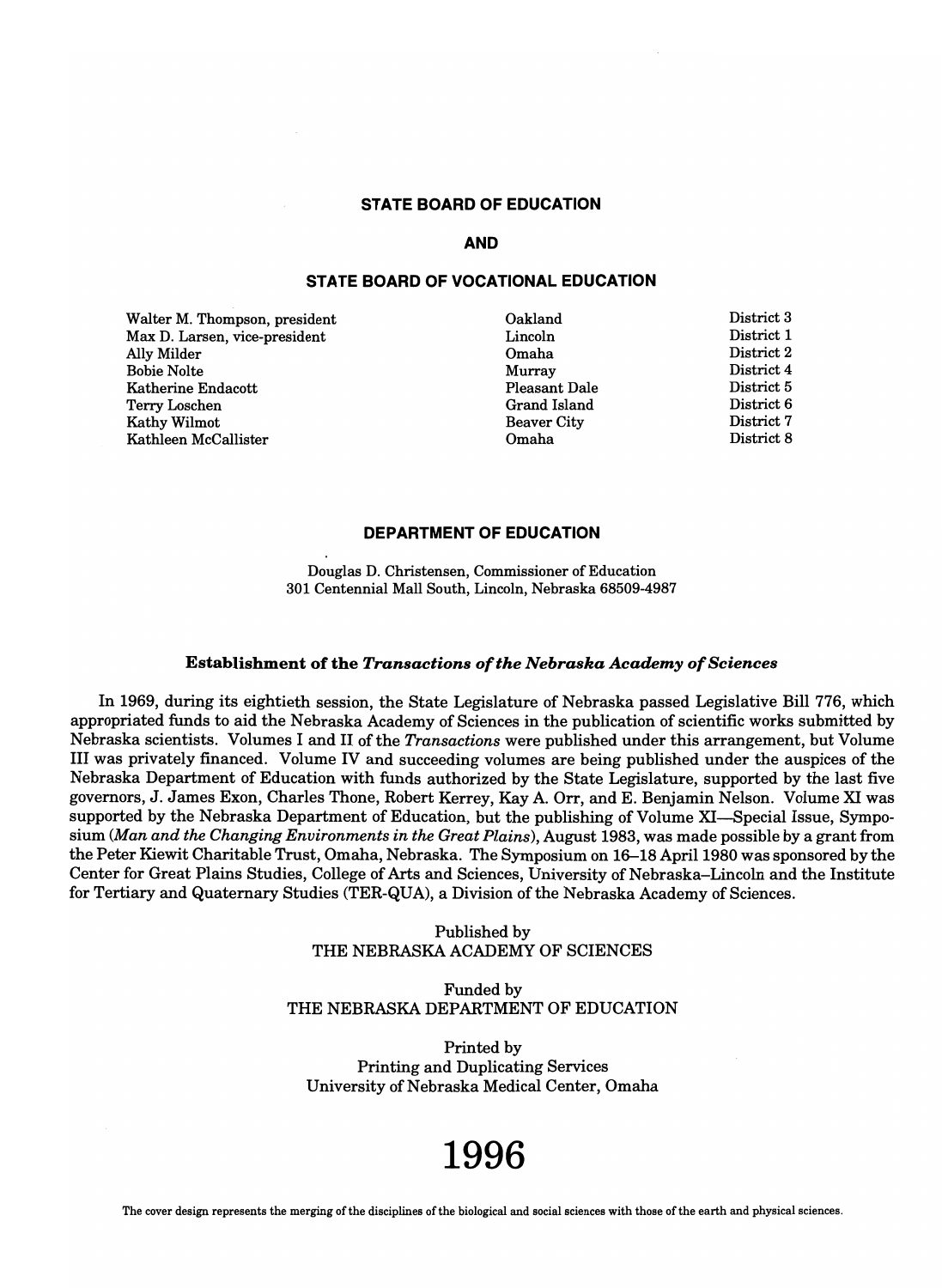# **TRANSACTIONS OFTHE NEBRASKA ACADEMY OF SCIENCES**

# **Volume 23 1996**

ISSN 0077 6351

## **DIVISIONS OF THE NEBRASKA ACADEMY OF SCIENCES**

Nebraska Academy of Sciences, NAS Nebraska Association of Teachers of Science, NATS Institute for Tertiary and Quaternary Studies, TER-QUA

## **AFFILIATED SOCIETIES OF THE NEBRASKA ACADEMY OF SCIENCES**

American Association of Physics Teachers, Nebraska Section, AAPT Friends of Loren Eiseley Lincoln Gem and Mineral Club, Inc. Nebraska Chapter, National Council for Geographic Education Nebraska Geological Society Nebraska Graduate Women in Science Nebraska Ornithologists' Union Nebraska Psychological Association Nebraska Psychological Society Nebraska-Southeast South Dakota Section, Mathematical Association of America Nebraska Space Grant Consortium

The Nebraska Academy of Sciences was founded 30 January 1880 and is affiliated with the American Association for the Advancement of Science and the National Association of Academies of Science

All persons interested in science are welcome to become members of the Nebraska Academy of Sciences.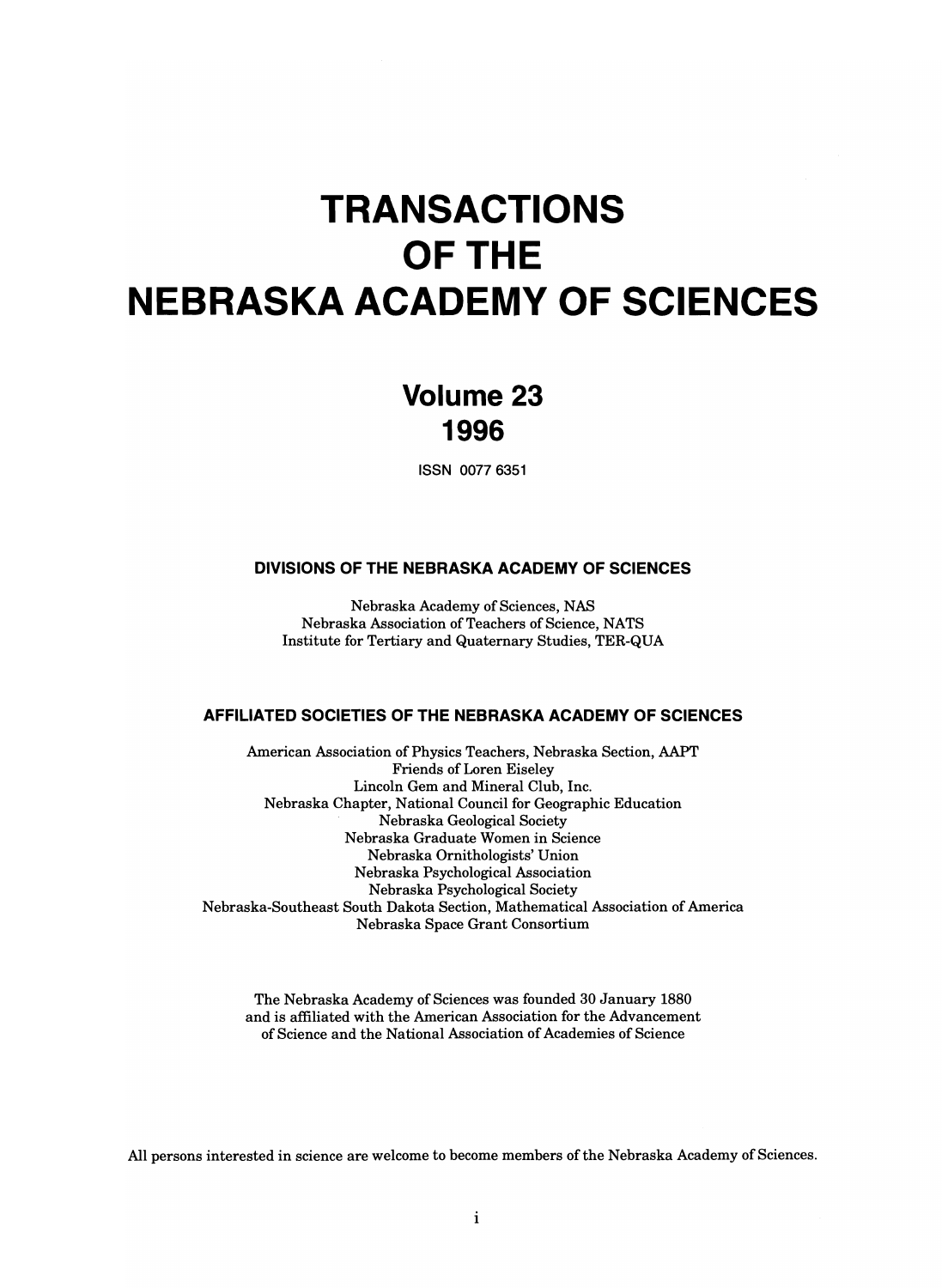## **NEBRASKA ACADEMY OF SCIENCES, INC. 302 Morrill Hall, 14th & U Streets, Lincoln, Nebraska 68588-0339 Phone (402) 472-2644**

**OFFICERS** 

President: 1995-96 President Elect: 1995-96 Treasurer: 1995-96 Recording Secretary: 1995-96 Interim Co-directors: 1995-96

| Councillors: | 1993–96   |
|--------------|-----------|
|              | 1994–97   |
|              | $100E$ 00 |

1995-98 Junior Academy Co-director: Junior Acad. Co-dir. & Corresp. Sec., Sci. Talent Search: Science Teaching: NATS President NATS Treasurer AAAS and NAAS Representative: Secretary Collegiate Academy: Biology Chemistry and Physics

Long Range Planning:

Program Chairman and Editor of *PROCEEDINGS:*  Editor of *TRANSACTIONS:*  Manager of Maiben Research Center, Otoe County: Managers of Schultz Prairie, Webster County:

Educational Coordinator: Director of TER-QUA:

## Steven Rothenberger, University of Nebraska at Kearney Robert Curtright, Lincoln Northeast High School Robert B. Johnston, University of Nebraska-Lincoln Karen A. Messenger, Dorchester Francis A. Haskins, University of Nebraska-Lincoln Robert B. Johnston, University of Nebraska-Lincoln M. Rosalind Morris, University of Nebraska-Lincoln James E. Platz, Creighton University, Omaha Lois Veath, Chadron State College, Chadron George M. Coleman, Nebraska Wesleyan University, Lincoln Kathleen Jacobitz, Howard Hughes Medical Institute,UNL James Woodland, Nebraska Department of Education Kim Timperley, Northeast Community College, Norfolk Randy Johnson, Gering Senior High School Claire M. Oswald, College of Saint Mary, Omaha Glen E. Dappen, Nebraska Wesleyan University, Lincoln A. Denise George, Nebraska Wesleyan University, Lincoln Claire M. Oswald, College of Saint Mary, Omaha M. Rosalind Morris, University of Nebraska-Lincoln Walter Mientka, University of Nebraska-Lincoln John F. Hertner, University of Nebraska at Kearney Albert W. Zechmann, University of Nebraska-Lincoln Robert B. Kaul, University of Nebraska-Lincoln David T. Lewis, University of Nebraska-Lincoln Thomas B. Bragg, University of Nebraska at Omaha James Stubbendieck, University of Nebraska-Lincoln Dale Rathe, Lincoln George M. Coleman, Nebraska Wesleyan University, Lincoln

## **POLICY COMMITTEE, 1995-1996**

Bellevue University, Bellevue Central Community College, Columbus, Grand Island, Hastings Chadron State College, Chadron College of Saint Mary, Omaha Concordia College, Seward Creighton University, Omaha Dana College, Blair Doane College, Crete Hastings College, Hastings McCook Community College, McCook Metropolitan Community College, Omaha Midland Lutheran College, Fremont Mid-Plains Community College, North Platte Nebraska Wesleyan University, Lincoln Northeast Community College, Norfolk Peru State College, Peru Southeast Community College, Beatrice Southeast Community College, Lincoln Union College, Lincoln University of Nebraska at Kearney University of Nebraska-Lincoln University of Nebraska at Omaha University of Nebraska Medical Center, Omaha Wayne State College, Wayne Western Nebraska Community College, Scottsbluff York College, York

Jacqueline Scholar Wayne Vian Ronald R. Weedon Kevin Haley John Suhr John F. Schalles Larrie E. Stone David H. Smith Clyde C. Sachtleben Roger Wilson Patrick Nichols

Kim Soper Norman E. Griswold David Heidt

Robert Eddy Richard A. Ross Robin Vance Carl D. Sterner Patrick H. Dussault Thomas B. Bragg John K. Dyer Mary Ettel David Nash Sean Cordry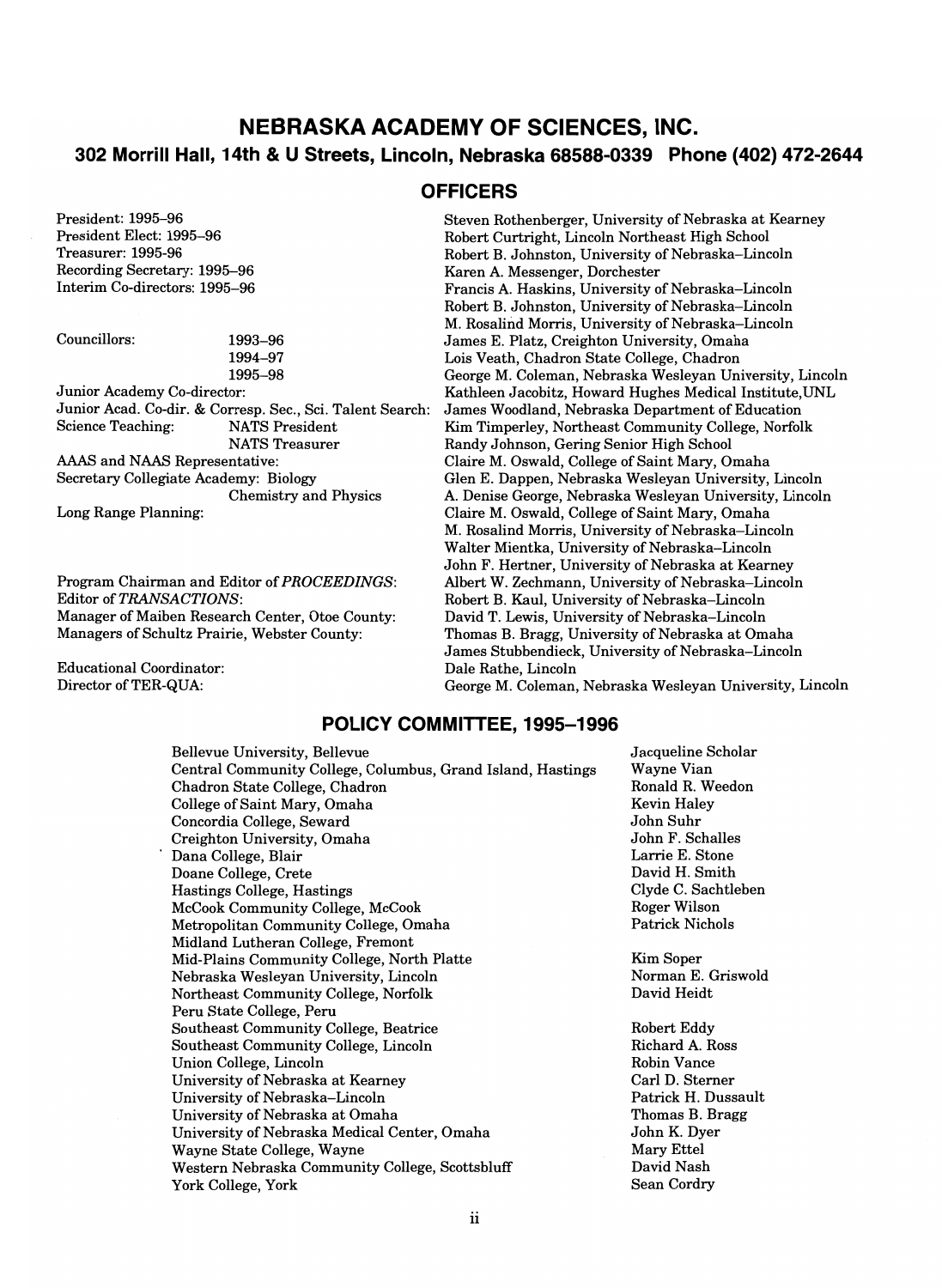# **TRANSACTIONS**  of the **NEBRASKA ACADEMY OF SCIENCES**

# Volume 23 November 1996

## EDITORIAL CONTENTS

## PAPERS

| Environmental impacts in the vicinity of Spencer Hydropower Dam during sluicing activities in the Niobrara                                                                                                           |
|----------------------------------------------------------------------------------------------------------------------------------------------------------------------------------------------------------------------|
| Michael P. Gutzmer, Justin W. King, and David P. Overhue                                                                                                                                                             |
| Gerald Steinauer, Steven Rolfsmeier, and Joyce Phillips Hardy                                                                                                                                                        |
| Xylem pressure potential of two perennial grasses, Bromus inermis and Andropogon scoparius, on the<br><b>Charles J. Bicak and Troy M. Walz</b>                                                                       |
| Macrophyte production, fish herbivory, and water quality in a tailwater reservoir—Lake Ogallala, Nebraska 29<br>Douglas D. Harris and Michael P. Gutzmer                                                             |
| The unionid mollusks of the Big and Little Nemaha river basins of southeastern Nebraska and northeastern<br><b>Ellet Hoke</b>                                                                                        |
| Chemical residues in representative fish species surveyed from the North and South Platte river systems in<br>Michael P. Gutzmer and Dale G. Luce                                                                    |
| John D. Lynch and Brian R. Roh                                                                                                                                                                                       |
| Geoffrey R. Smith, John W. Rowe, and Royce E. Ballinger                                                                                                                                                              |
| Birds of the Cedar Point Biological Station area, Keith and Garden counties, Nebraska: Seasonal occurrence<br>Charles R. Brown, Mary Bomberger Brown, Paul A. Johnsgard, Josef Kren, and William C.<br><b>Scharf</b> |
| A new genus of prairie dog (Sciuridae, Rodentia) from the Miocene (Barstovian of Montana and Clarendonian<br><b>William W. Korth</b>                                                                                 |
| Innovative teaching strategies in a large, introductory level geology class at the University of<br>Sanford S. Kaplan                                                                                                |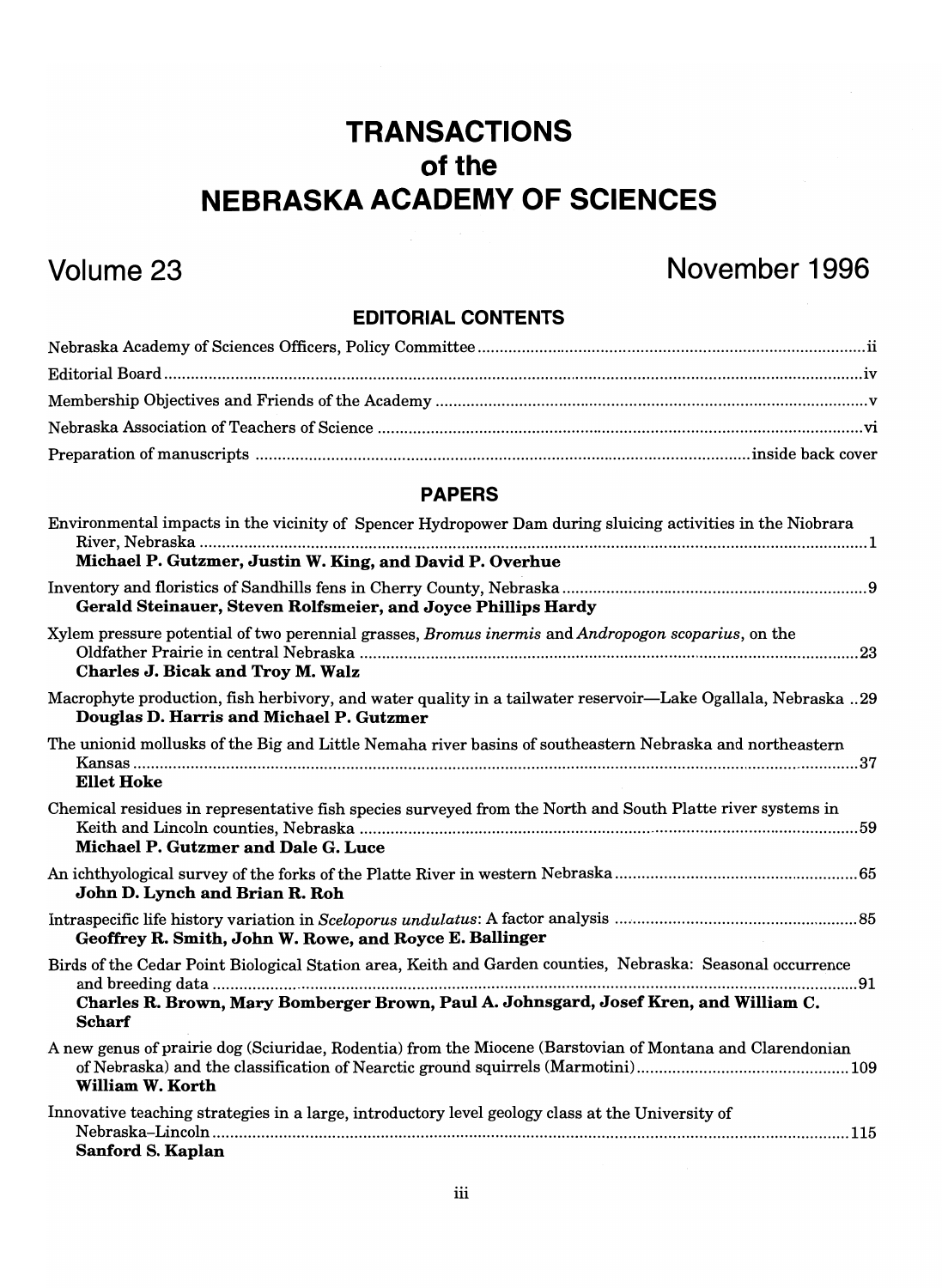## **EDITORIAL BOARD**

| Division Editors for Proceedings |  |
|----------------------------------|--|
|                                  |  |
|                                  |  |
|                                  |  |
|                                  |  |
|                                  |  |
|                                  |  |
|                                  |  |
|                                  |  |

## t t t

## **EDITOR'S CORNER**

The *Transactions of the Nebraska Academy of Sciences* publishes results of original research by members of the Academy in good standing. It is indexed in *Biological Abstracts* and *Cambridge Scientific Abstracts* and is received by more than 600 libraries worldwide. Presentation of a paper at the annual meeting of the Academy is not a prerequisite or a guarantee of publication in the *Transactions.* Persons wishing to submit a paper for consideration should consult the inside back cover of this volume for information about preparation and style of manuscripts. Manuscripts are reviewed by at least two referees, including at least one from outside the author's institution. Following review by the referees and the editorial board, the author is notified whether or not the paper is accepted for publication and, if accepted, of necessary revisions.

The valued assistance of the many reviewers of manuscripts is gratefully acknowledged.

Robert B. Kaul, Editor Nebraska Academy of Sciences 302 Morrill Hall, 14th and U Streets Lincoln, NE 68588-0339 (402) 472-2644 or 2662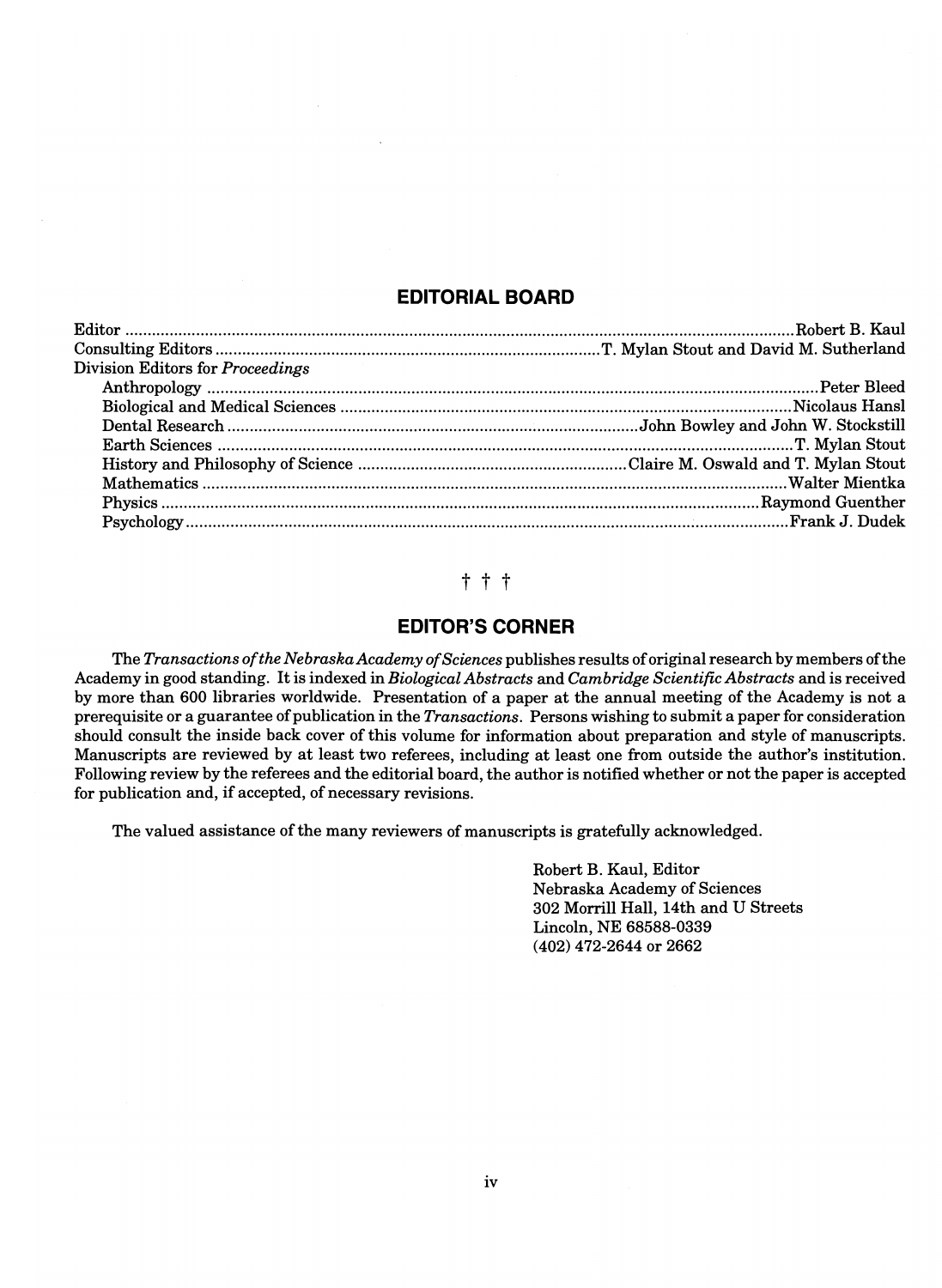## **NEBRASKA ACADEMY OF SCIENCES, INC.**

The membership of the Academy consists of those individuals and institutions interested in science and those persons actively working and contributing to science in the State of Nebraska. It includes nonprofessional persons, as well as representatives from education, the professions, industry, and governmental agencies.

The Academy was organized in 1880 in Omaha with seventy-five charter members, and reorganized in 1891 in Lincoln. The Academy was incorporated in 1950 as a nonprofit educational institution, and it is neither a state agency nor is it sponsored by any particular university, college, or other Nebraska educational organization. In 1963, the Internal Revenue Service established the Academy's rating as "Section 501(c) (3)" of the Internal Revenue Code. The Policy Committee ofthe Academy is made up of one representative from each of the colleges and universities of the State.

OBJECTIVES: The objectives of the organization are to further the work of scientists and science teachers in the high schools and colleges of the state, to facilitate cooperation among them, to improve the effectiveness of science in the promotion of human welfare, and to increase public understanding and appreclation of the importance and promise of science in human progress.

RESOLUTION: The following resolution concerning our environment was recently approved by the Academy membership: "Be it resolved that the Nebraska Academy of Sciences, as the principal organization representing the scientists of the State, is greatly concerned with the deterioration of the environment. The scientific talent of Nebraska is considerable, and it is hoped that individually-collectively it may be better utilized by both State and federal agencies in addressing problems of destruction of trees, native prairie, groundwater resources and habitats."

"FRIENDS OF SCIENCE" AWARDS: These awards are given to persons who are not actively engaged in scientific teaching or research, but who have shown unusual interest in promoting science and in sponsoring scientific programs in Nebraska. The following Nebraskans have received a Friend of Science Award: Mrs. Mabel L. Criss, Omaha (1970); Dr. Walter D. Behlen, Columbus (1976); Vance D. Rogers, Lincoln (1977); George and Olivia Lincoln, Lincoln (1980); Mr. and Mrs. Thomas C. Woods, Jr., Lincoln (1981); Dr. Lewis E. Harris, Lincoln (1984); Dr. Robert W. Allington, Lincoln (1989); Florence Boring Lueninghoener, Fremont (1992); Robert B. Crosby, Lincoln (1993); Virginia Dodd Smith, Chappell (1993); Dr. Donald Othmer, Brooklyn, New York (1994); John Frey, Lincoln (1995); Elizabeth Rubendall, Lincoln (1996); and ProfessorT. Mylan and Eunice Stout, Lincoln (1996).

FRIENDS OF THE ACADEMY: The Academy owns three properties and accompanying endowments: the Maiben Scientific Research Center in Otoe County, from the estate of Benjamin and Rachel Corr Maiben (1959); the C. Bertrand and Marian Othmer Schultz Environmental Prairie in Webster County, deeded to the Academy by Dr. and Mrs. Schultz; and the C. Bertrand and Marian Othmer Schultz Grandview Heights Center for Environmental Study in Lancaster County (former home of the Schultz family), deeded to the Academy by Dr. Schultz (1992).

The following individuals and organizations have contributed \$100 or more during the past ten years to help the Academy in promoting research and teaching of science and technology in high schools, community colleges, and universities throughout Nebraska:

### INDIVIDUALS

Robert B Allington, Lincoln Laddie J. Bicak, Kearney Marvin A. Bichel, Wakefield James and Carolyn Brandle, Lincoln George H. Coleman, Lincoln Frank Crabill, Riverside, Connecticut Tranda Schultz Fischelis, Philadelphia, Pennsylvania John H. Frey, Lincoln Norman Griswold, Lincoln Lewis E. Harris, Lincoln Robert H. Harris Lincoln Francis A. and Dorothy Haskins, Lincoln Daniel B. Howell, Lincoln Robert B. Johnston, Lincoln Sara Mica Kubicek, Paris, Tennessee Larry Martin, Lawrence, Kansas Z. B. and Lois Mayo, Lincoln Walter E. Mientka, Lincoln Donald O. Miles, Jackson, Missouri Rosalind Morris, Lincoln Donald F. and Mildred Topp Othmer, Brooklyn, New York Elizabeth Rubendall, Lincoln Marian and C. Bertrand Schultz, Lincoln Donald E. Shult, Omaha Eunice and T. Mylan Stout, Lincoln Darryl Tharalson, Chadron

### INDIVIDUALS, CONTINUED

Ronald Weedon, Chadron William M. Wehrbein, Lincoln John L. Weihing, Gering Mark Werth, Lincoln Donna Schultz Wilcox, Papillion Mr. and Mrs. Thomas C. Woods, Jr., Lincoln Mr. Charles Yount, Gering

### ORGANIZATIONS

Berkshire Hathaway, Inc., Omaha Builders, Inc., Lincoln Cornhusker Bank, Lincoln Donald and Mildred Topp Othmer Foundation, Brooklyn, New York Duncan Aviation, Lincoln FirsTier Bank, Lincoln and Omaha Harris Laboratories, Lincoln Isco, Inc., Lincoln Lincoln Family Foundation, Lincoln Lincoln Foundation, Lincoln Roger Anderson Charitable Foundation, Inc., Florida Rogers Foundation, Lincoln Sandoz Pharmaceuticals, Lincoln Security Mutual Life Nebraska, Lincoln SmithKIine Beecham, Lincoln State Farm Insurance, Lincoln